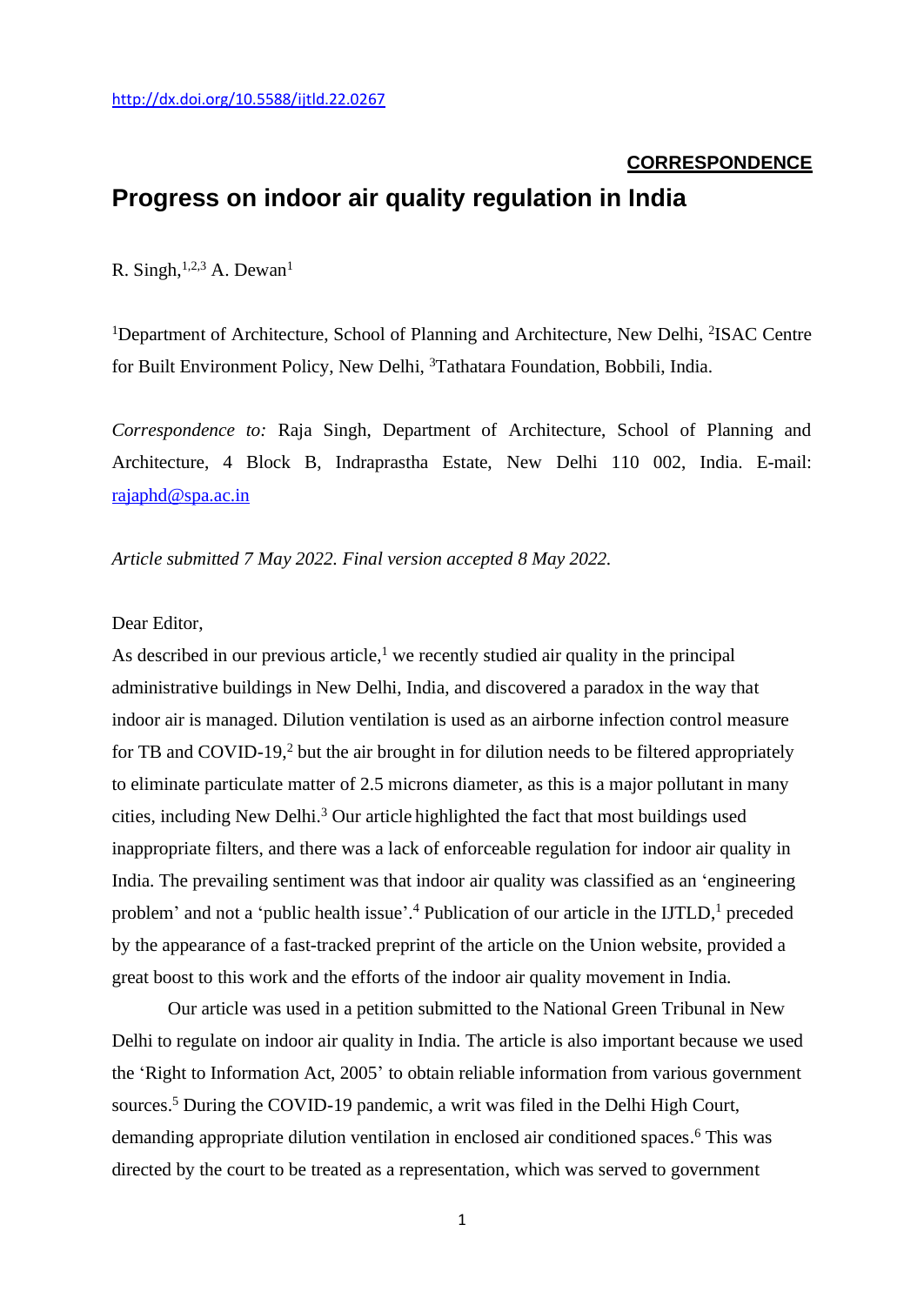authorities, including pollution control boards. The issue became of even greater concern when the city's pollution control committee stated that indoor air was beyond the mandate of India's primary Air Law, the Air (Prevention and Control of Pollution) Act, 1981. <sup>7</sup> This law was enacted by the Indian Parliament following India's participation in the United Nations Conference on Human Environment held in Stockholm in 1972. Its preamble stated that it had been created, among other things, for the 'preservation of the quality of air and control of air pollution.'

As any reader will agree, the law should not differentiate between outdoor or indoor air quality, particularly when the indoor air in question is used by a great many people in large, congested spaces (such as shopping malls, hotels, or theatres) that are reliant on air conditioned, enclosed air. Having good air quality and airborne infection control measures is of primary importance for the health and safety of people using such buildings.<sup>8,9</sup> As a consequence, the National Green Tribunal took cognisance of this matter and held that "substantial question of environment arises" and "there is a need for regulation of indoor air quality at public places".<sup>10</sup> The Tribunal Chairperson, Justice A K Goel, along with five other judicial and expert members invoked the Environment (Protection) Act 1986, Environment Protection (Rules) 1986 and the Air (Pollution and Control of Pollution) Act, 1981, to instruct the immediate creation of a joint committee that would create appropriate standards for indoor air quality within a time frame of 3 months. This committee, to be coordinated by the Central Pollution Control Board, will consist of three important ministries of the Indian Government, namely the Health and Family Welfare Ministry, the Housing and Urban Affairs Ministry and the Ministry of Environment, Forests and Climate Change. This is a landmark order, which will pave the way for enforceable standards for indoor air quality and will enable the fight against airborne diseases and occupational exposure to indoor air pollution.

## *Acknowledgements*

The authors would like to thank Advocate K C Mittal for taking this matter *pro bono* to the courts.

Conflicts of interest: none declared.

#### *References*

1 Singh R, Dewan A. Air conditioners, airborne infection prevention and air pollution in buildings in New Delhi. Int J Tuberc Lung Dis 2022;26(3):288–290.